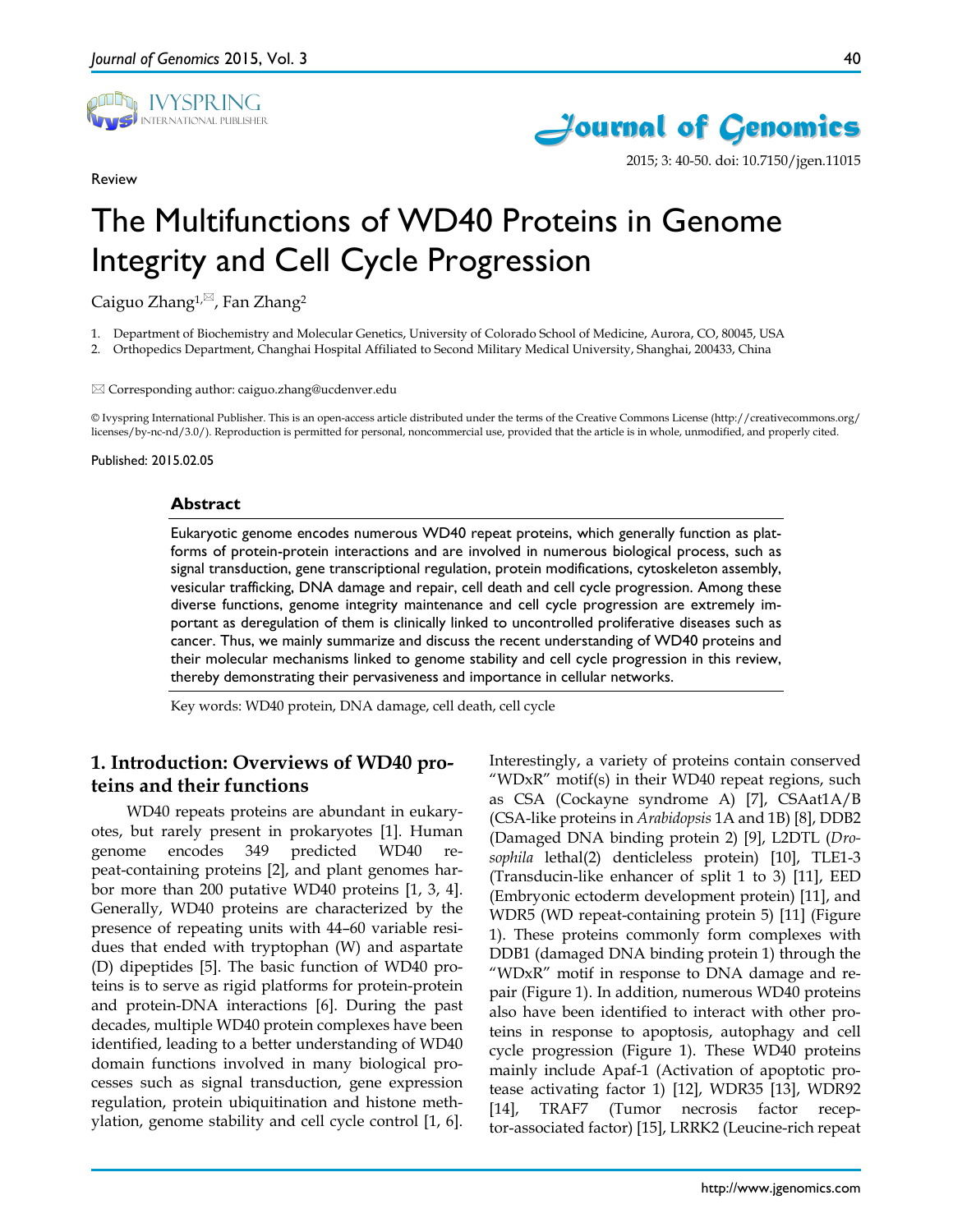kinase 2) [16], Vps41 (Vacuolar protein sorting 41) [17], Atg18 (Autophagy-related protein 18) [18], EPG-6 (Ectopic PGL granules 6) [19], AMBRA1 (Autophagy/beclin-1 regulator 1) [20], ALFY (autophagy‐linked FYVE protein) [21], FBXW1 (F-box/WD repeat-containing protein 1) [22], FBXW5 [23], FBXW7 [24], FBXW8 [25], and CDC20 (Cell division cycle protein 20) [26].

Some of these WD40 proteins involved in genome stability and cell cycle progression have been determined their structures (Table 1). Generally, the WD40 domain exhibits a β-propeller architecture, which typically contains seven blades and each of them is composed of four anti-parallel β-sheets [1]. WD40 domain recognizes and binds to other proteins mainly through the smaller top surface, but also through the bottom surface and sides in some cases [1]. Clinically, inherited or acquired defects of WD40 proteins always lead to severe health problems and are genetically associated with a variety of diseases such as Cockayne syndrome [27], multiple cancer types [28], Lissencephaly [29] and Parkinson's disease [30].

# **2. WD40 proteins, DNA damage and repair**

The genotoxic chemicals, ionizing radiation (IR) and ultraviolet (UV) radiation can cause DNA damage [31, 32]. Organisms have evolved complex and highly conserved systems to rapidly and efficiently repair damaged DNA. Commonly, DNA double-strand breaks (DSBs) are repaired through three distinct pathways, including non-homologous end-joining (NHEJ), alternative NHEJ and homologous recombination (HR) [31, 33]. UV-induced DNA lesions and other DNA bulks are removed from duplex DNA by nucleotide excision repair (NER) [31, 34]. Small and non-helix-distorting base lesions that affect only one DNA strand are repaired by base-excision repair (BER) [31]. Erroneous insertion, deletion and misincorporation of DNA bases are recognized and repaired by mismatch repair (MMR) [31]. DNA crosslinks, including intrastrand and interstrand crosslink, are repaired by Fanconi anemia (FA) pathway [31].



Binding Atg proteins through WD40 repeats

**Figure 1. The involvement of WD40 proteins in genome stability and cell cycle progression.** Multiple WD40 proteins interact with DDB1, Atg proteins, Cyclin proteins and other proteins through their WD40 repeats in response to DNA damage and repair, autophagy, cell cycle progression and/or apoptosis. CSA, Cockayne syndrome A; CSAat1A/B, CSA-like proteins in *Arabidopsis* 1A and 1B; DDB2, Damaged DNA binding protein 2; L2DTL, *Drosophila* lethal(2) denticleless protein; TLE1-3, Transducin-like enhancer of split 1 to 3; EED, Embryonic ectoderm development protein; WDR5, WD40 repeat-containing protein 5; Apaf-1, Activation of apoptotic protease activating factor 1; WDR35/92, WD40 repeat-containing protein 35/92; TRAF7, Tumor necrosis factor receptor-associated factor; LRRK2, Leucine-rich repeat kinase 2; Vps41, Vacuolar protein sorting 41; Atg18, Autophagy-related protein 18; EPG-6, Ectopic PGL granules 6; AMBRA1, autophagy/beclin-1 regulator 1; ALFY, autophagy‐linked FYVE protein; FBXW1/5/7/8, F-box/WD repeat-containing protein 1, 5, 7 and 8; CDC20,Cell division cycle protein 20.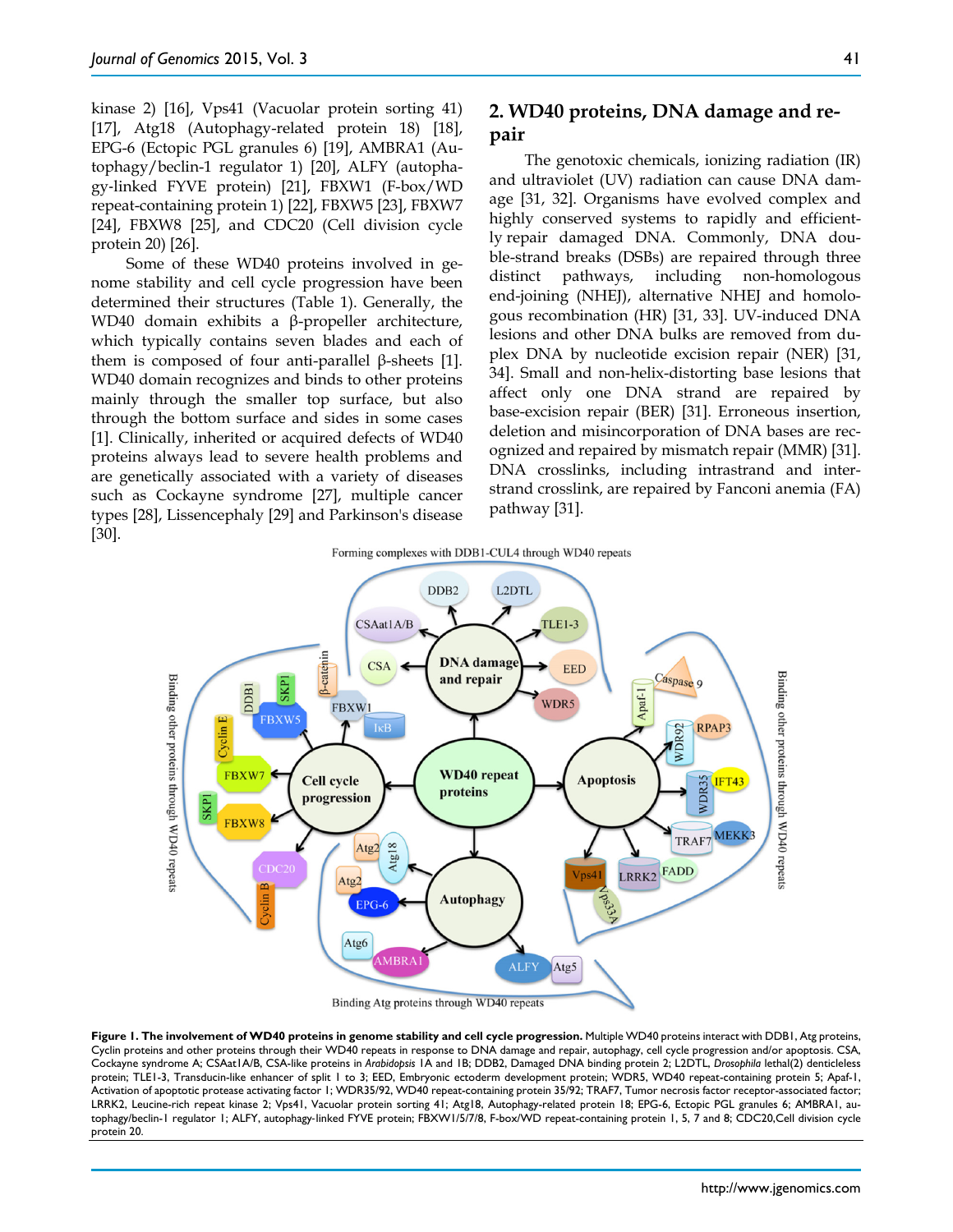| Table 1: The bind partners, binding domain/motifs, biological functions and available structures of WD40 proteins |  |
|-------------------------------------------------------------------------------------------------------------------|--|
|                                                                                                                   |  |

| WD40 protein      | <b>Binding partner</b>                        | Binding domain and con-<br>sensus motif | <b>Biological functions</b>          | Available<br>structure | References |
|-------------------|-----------------------------------------------|-----------------------------------------|--------------------------------------|------------------------|------------|
| <b>CSA</b>        | DDB1, RNA polymerase II WD40 domain,<br>TFIIH | <b>VKLWDVRR</b>                         | TCR DNA repair                       | Yes                    | $[47]$     |
| CSAat1A/1B        | DDB1A                                         | WD40 domain,<br><b>DGAIRFWDIR</b>       | TCR DNA repair                       | No                     | [8]        |
| DDB <sub>2</sub>  | DDB1, E2F1                                    | WD40 domain,<br><b>VKIWDLR</b>          | GGR DNA repair                       | Yes                    | $[47]$     |
| WDR5              | DDB1<br>Histone H3                            | WD40 domain,<br>R-X-Kdimethylation      | Chromatin regulator                  | Yes                    | $[11]$     |
| L2DTL (CDT2)      | DDB1, CDT1                                    | WD40 domain,<br><b>IKVWDLRK</b>         | DNA dmage, cell cycle control        | Yes                    | $[10]$     |
| EED               | DDB1                                          | WD40 domain,<br>LRLWNIQTD               | Chromatin regulator                  | Yes                    | $[121]$    |
| WDR18             | TopBP1                                        | WD40 domain,<br>Unknown motif           | DNA damage checkpoint                | No                     | $[56]$     |
| <b>TLE1-3</b>     | DDB1                                          | WD40 domain,<br>VRSWDLREGR              | Transcription regulator              | Yes                    | [122]      |
| Apaf-1            | Caspase 9                                     | WD40 domain<br>Unknown motif            | Apoptosis                            | Yes                    | $[123]$    |
| WDR92             | RPAP3                                         | WD40 domain,<br>Unknown motif           | Apoptosis                            | Yes                    | $[1]$      |
| WDR35             | IFT43, BCL6                                   | WD40 domain,<br>Unknown motif           | Apoptosis                            | Predicted structure    | $[124]$    |
| TRAF7             | MEKK3                                         | WD40 domain,<br>Unknown motif           | Apoptosis                            | No                     | $[15]$     |
| Vps41             | VPS33A, VPS16, 18                             | WD40 domain,<br>Unknown motif           | Apoptosis                            | No                     | $[17]$     |
| VprBP             | DDB1                                          | WD40 domain,<br>VLWDVRSAQ               | Apoptosis, cell cycle control        | Yes                    | $[125]$    |
| LRRK2             | FADD                                          | WD40 domain,<br>Unknown motif           | Apoptosis                            | Yes                    | $[76]$     |
| RACK1             | p63                                           | WD40 domain,<br>Unknown motif           | Apoptosis                            | Yes                    | $[78]$     |
| Atg18             | Atg2                                          | WD40 domain<br><b>IYQFRRGTYA</b>        | Autophagy                            | Yes                    | $[126]$    |
| $EPG-6$           | Atg2                                          | WD40 domain<br>Unknown motif            | Autophagy                            | No                     | $[19]$     |
| AMBRA1            | Atg6, PIK3C3                                  | WD40 domain<br>Unknown motif            | Autophagy                            | No                     | $[20]$     |
| ALFY              | Atg5, GABARAP                                 | WD40 domain<br><b>DGFIFV</b>            | Autophagy                            | Yes                    | $[21]$     |
| <b>LYST</b>       | LAST1, LAST2                                  | Unkown domain and motif Autophagy       |                                      | No                     | $[101]$    |
| LRBA              | WDR23                                         | Unkown domain and motif Autophagy       |                                      | No                     | $[102]$    |
| WDR26             | DDB1                                          | Unkown domain and motif Cell death      |                                      | No                     | $[103]$    |
| MDV1              | Dnm1                                          | WD40 domain,<br>Unknown motif           | Cell death                           | No                     | $[104]$    |
| FBXW1             | $\beta$ -catenin, IkB                         | WD40 domain,<br>$D-pS-G-\Phi-X-pS$      | Cell cycle control                   | Yes                    | $[127]$    |
| FBXW5             | SKP1, DDB1                                    | WD40 domain,<br><b>IWDRHY</b>           | DNA damage and cell cycle<br>control | No                     | $[128]$    |
| FBXW7             | Cyclin E, Sic1p, Gcn4p                        | WD40 domain,<br>$L-I/L/P-pT-P$          | Cell cycle control                   | Yes                    | $[129]$    |
| FBXW8             | SKP1                                          | WD40 domain, Unokwn<br>motif            | Cell proliferation                   | No                     | $[25]$     |
| CDC <sub>20</sub> | Cyclin B                                      | WD40 domain,<br>Unknown motif           | Cell cycle control                   | Yes                    | [112]      |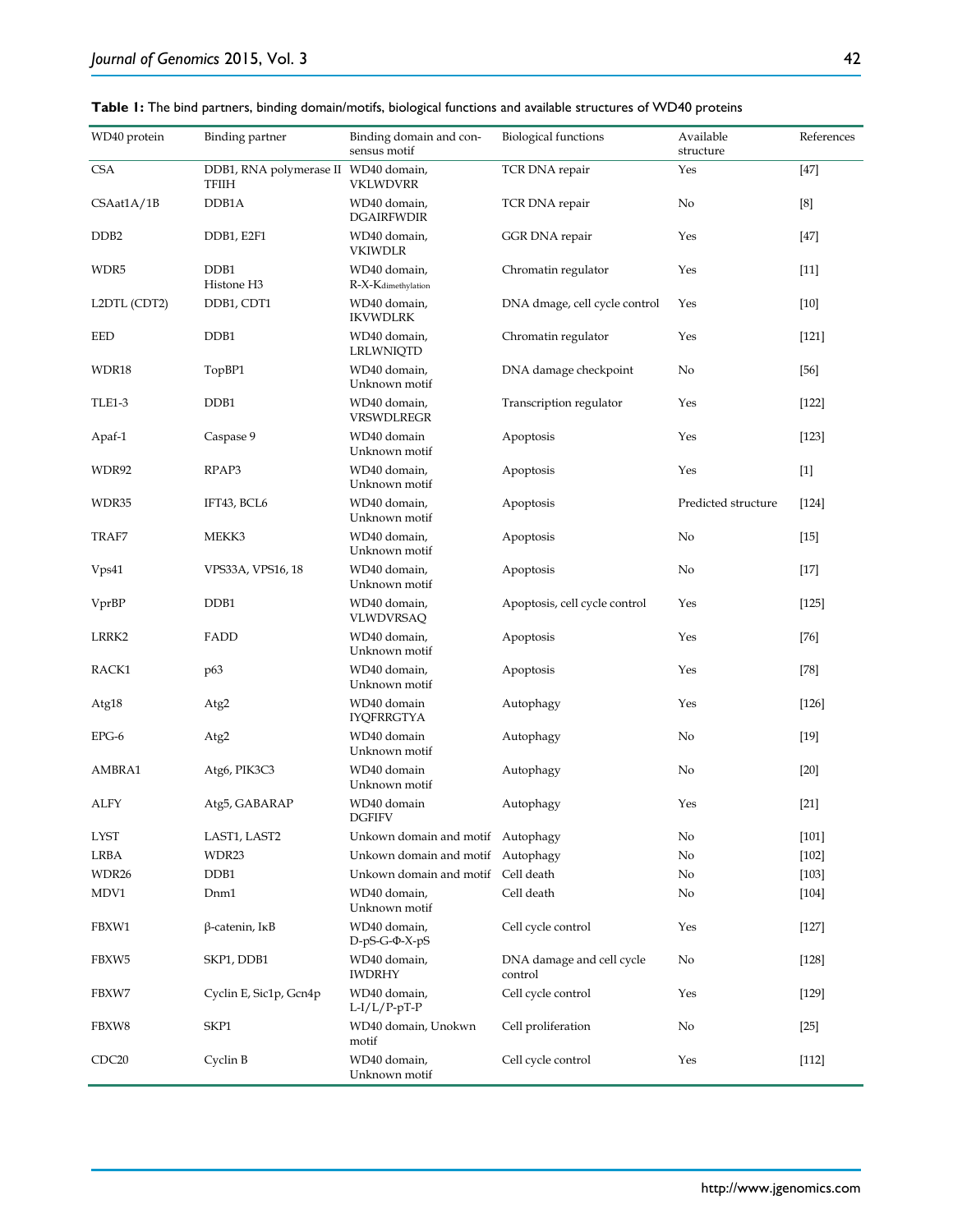Post-translational modifications, such as phosphorylation, ubiquitination and sumoylation, play crucial roles in coordinating cellular response to DNA damage [31]. Previous studies have indicated that ubiquitination regulates and coordinates pathways involved in DNA damage recognition, signaling and repair [31, 35]. The eukaryotic ubiquitin–proteasome system (UPS) involves three enzymes: the E1 Ub-activating enzyme, E2 Ub-conjugating enzyme, and E3 Ub-protein ligase [36]. In mammals, cullin family proteins associate with RING proteins, adaptor proteins and substrate recognition receptors, forming the largest family of E3 ubiquitin ligases, namely, Cullin-RING ubiquitin ligases (CRLs) [37, 38]. Among these CRLs, CRL4 has been widely reported to function in the regulation of DNA damage and repair processes [37, 38]. CRL4 E3 ligase is consist of cullin 4A or 4B (CUL4A or CUL4B), RING-box protein 1 (RBX1, also known as ROC1), adaptor protein DDB1, and substrate recognition receptor DCAFs (DDB1 and CUL4-associated factors, also referred to as WD40 proteins) [37, 38]. Interestingly, the specificity of CRL4 E3 ligases is conferred by these WD40-containing substrate receptors [37, 38]. A variety of WD40 proteins, such as CSA, CSAat1A/1B, DDB2, WDR5, TLE1-3, L2DTL and EED, have been identified to interact with CUL4A/B-DDB1 complex in response to DNA damage (Figure 2) [7, 39].



**Figure 2. A model for the assembly of the CUL4-DDB1-WD40 ubiquitin ligase complex.** CUL4 serves as a rigid scaffold, and directly contacts with DDB1 with its N-terminal domain. CUL4 can also recruit Rbx1 and the E2 ubiquitin-conjugating enzyme via its C-terminal domain. The DDB1 further binds a variety of WD40 proteins to form E3 ligases, recognizing different substrates in response to different cellular processes [9]. S, substrate. Ub, ubiquitination.

Cockayne syndrome (CS) is a genetic recessive disorder characterized by growth retardation, impairment of nervous system development, hypersensitivity to sunlight and premature aging [40, 41]. CS can be resulted from mutations in either *CSA* (also known as *ERCC8*) or *CSB* gene (also known as *ERCC6*) [42]. Previous studies have demonstrated that CSA and CSB act in a transcription-coupled repair (TCR) pathway [43]. CSA is a subunit of CRL4 E3 ligase complex and CSB is a substrate of this E3 ligase [43]. After DNA damage caused by UV irradiation, CSB is ubiquitinated by the CRL4CSA E3 ligase and degraded by the proteasome at a late stage of the repair process, and that CSB degradation affects the recovery of RNA synthesis after TCR [43]. Interestingly, CSA contains two WDxR motifs in WD40 repeats and the second WDxR motif plays critical role for its interaction with DDB1 [7]. Further studies have revealed that CSAR217A mutation abolishes its binding to DDB1 *in vitro*, but not CSAR218A mutation [7]. Additionally, CSAA205P mutation, which is also located in the second WDxR motif, is identified to cause CS and block DDB1 binding [7]. In *Arabidopsis*, two CSA-like proteins, namely, CSAat1A and CSAat1B can form an E3 ligase with CUL4 and DDB1A to regulate substrates in response to DNA damage through TCR [8]. Both CSAat1A and 1B contain a WDxR motif in the WD40 domain, and single mutations at positions Asp-212, Trp-218, Asp-219, or Arg-221 in CSAat1A and 1B reduce their ability to interact with DDB1A [8].

The CUL4-DDB1 complex specifically binds to DDB2 to form the UV-damaged DNA-binding protein complex (the UV-DDB complex) [44], which further recognizes UV-induced DNA damage and recruits proteins of the NER pathway to initiate DNA repair [44, 45]. The UV-DDB complex preferentially binds to cyclobutane pyrimidine dimers (CPD), 6-4 photoproducts (6-4 PP), apurinic sites and short mismatches [46]. Biochemically, the CRL4<sup>DDB2</sup> E3 ligase serve functions in global genome repair (GGR) after UV irradiation [47]. Similarly, DDB2 also contains a WDxR motif in the WD40 domain, which is critically important for DDB1-DDB2 interaction [45]. The R273H mutation within the WDxR motif is deficient for DDB1 binding and is causally associated with human xeroderma pigmentosum (XP-E) [45]. In human cells, the CRL4<sup>DDB2</sup> E3 ligase can ubiquitinate histone H3, H4, and XP-C (xeroderma pigmentosum group C) protein to regulate their activities [48].

The immunoprecipitation and mass spectrometry assays have identified a variety of other WD40 proteins associated with CUL4-DDB1 complex, such as WDR5, TLE1-3 (TLEs), L2DTL and EED [49]. WDR5 is a core subunit of the human MLL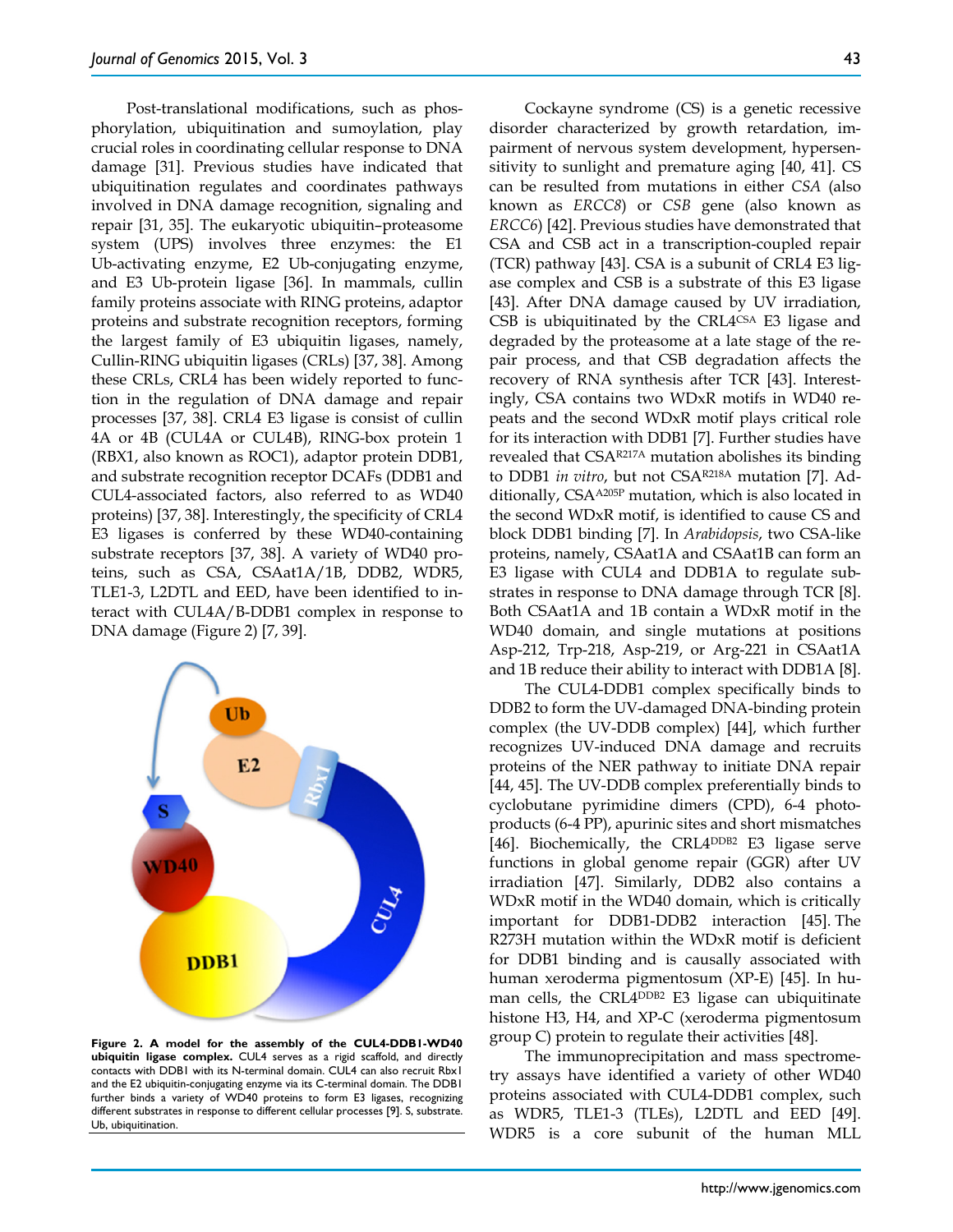(mixed-lineage leukaemia) and SET1 (hCOMPASS) histone H3 Lys4 (H3K4) methyltransferase complex [50]. TLEs are transcriptional corepressors that bind to a number of transcription factors, thereby inhibiting NF-kappa-B-regulated gene expression, and inhibiting transcriptional activation mediated by *FOXA2* (forkhead box protein A2) [51], by *CTNNB1* (catenin beta-1) and *TCF* (transcription factor) family members in Wnt signaling [52, 53]. The crystal structures of WD40-repeat domains in WDR5 and TLE1 indicate that the Asp and Arg/Lys in the WDxR/K motif are exposed on the bottom surface of the barrel-shaped WD40 propeller folds, and are thus available for interaction with CUL4–DDB1 [49]. L2DTL also requires the WD40-repeat domain for DDB1 binding and it is responsible for CDT1 proteolysis in response to DNA damage [49]. The CRL4L2DTL E3 ligase can promote the ubiquitination of proteins in S phase and after DNA damage [49]. Numerous substrates of CRL4L2DTL E3 ligase have been identified, such as CDT1, the CDK inhibitor, the histone methyltransferase Set8, the his-



**Figure 3. The tumor necrosis factor (TNF) induced apoptosis pathway and the Fas-Fas ligand-mediated apoptosis pathway.** The Fas, tumor necrosis factor receptor type 1 and 2 (TNFR1 and TNFR2) localize in the cell membrane. Numerous adaptor proteins and signal transducing molecules are involved in signal transduction initiated by the binding of the Fas ligand (FasL) to Fas and TNF to TNFR1 and TNFR2, respectively [58, 59]. cIAPs, cellular inhibitors of apoptosis; FADD, Fas-associated death domain protein; JNK, c-Jun N-terminal kinase; MEKK, Mitogen-activated protein kinase kinase kinase; TRADD, TNF receptor-associated death domain protein; TRAF2, TNF receptor-associated factor 2.

tone acetyltransferases GCN5, the checkpoint kinase CHK1 and the TOB anti-proliferative protein [54]. EED can strongly interact with CUL4A–DDB1 and participate in regulating the methylation of H3 histone at K9 and K27 [49]. However, EED protein sequence does not contain a recognizable WDxR/K motif, it has a WNIQ motif in the N- terminus of the WD40-repeat domain instead [49]. Deletion of any of the five putative WD40 repeats in EED abolishes its ability to mediate H3K27 methylation [55].

Additionally, the recent studies indicate that a WD40-repeat protein WDR18 can collaborate with DNA topoisomerase 2-binding protein 1 (TopBP1) to facilitate DNA damage checkpoint signaling [56]. WDR18 associates with the C-terminus of TopBP1 *in vitro* and *in vivo*, and the association between WDR18 and TopBP1 is required for AT70-induced Chk1 phosphorylation [56]. WDR18 facilitates ATR-dependent Chk1 phosphorylation via interacting with both C-terminus of TopBP1 and Chk1, promoting DNA damage checkpoint signaling [56].

# **3. WD40 proteins and cell death**

Numerous WD40 proteins have been revealed to involve cell death, in particular apoptosis and autophagy processes. In mammals, two main apoptotic initiation mechanisms have been suggested: the tumor necrosis factor (TNF) induced pathway and the Fas-Fas ligand-mediated pathway (Figure 3) [57]. Autophagy process involves cell degradation of unnecessary or dysfunctional cellular components through the actions of lysosomes [60, 61]. Three different forms of autophagy are commonly described: macroautophagy, microautophagy and chaperone-mediated autophagy [62].

## **3.1 WD40 proteins and apoptosis**

The intracellular caspases are required for the deliberate disassembly of cells into apoptotic bodies during apoptosis [63, 64]. Twelve caspases have been identified in human and they are present as inactive pro-enzymes that are activated by proteolytic cleavage [65]. Caspases3, 8, and 9 are func-

44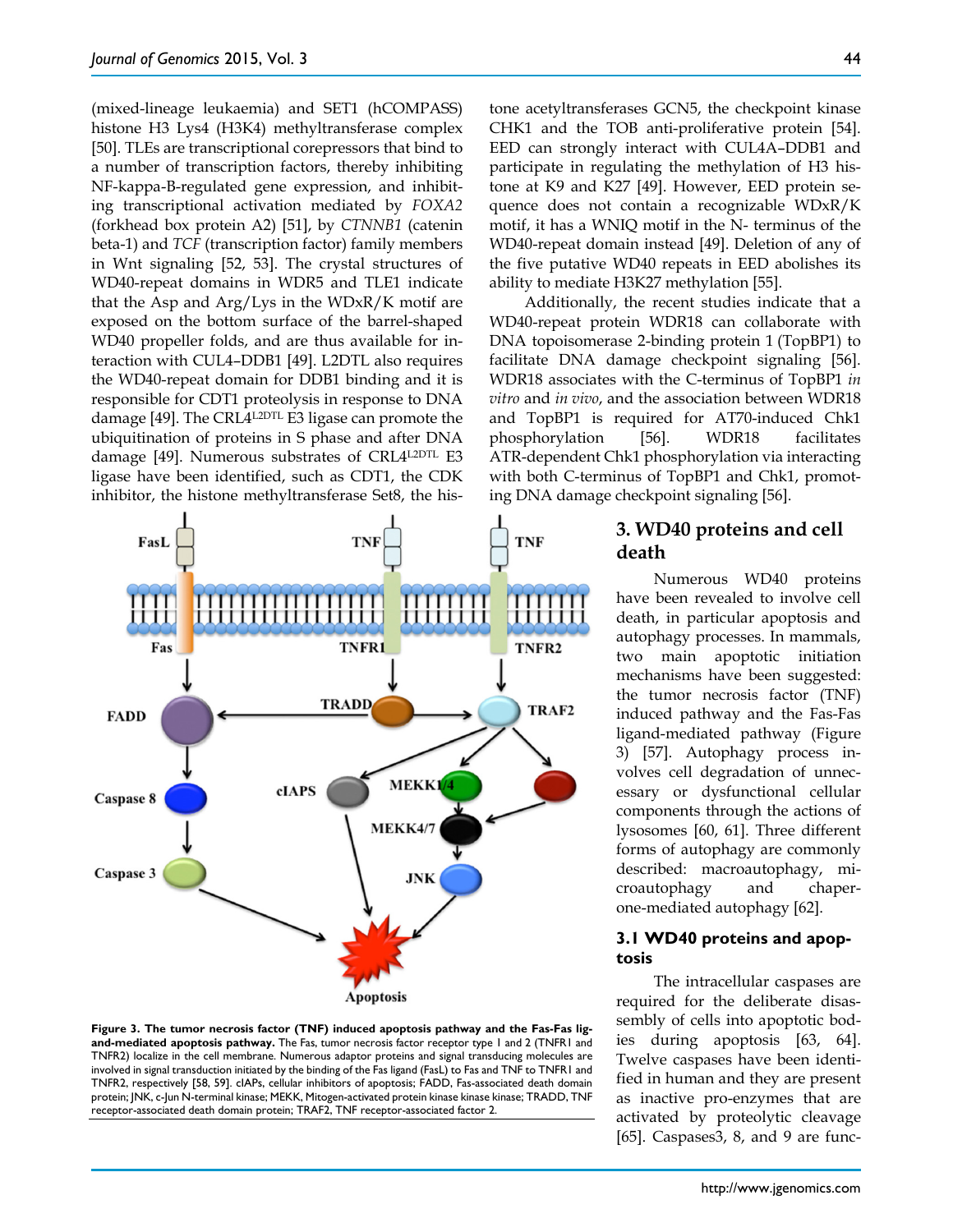tion critically in apoptosis pathways [64]. Caspase3 can interact with both caspase8 and caspase9, and it appears to amplify caspase8 and caspase9 initiation signals into full-fledged commitment to disassembly [63]. Caspase8 and caspase9 activate caspase3 by proteolytic cleavage and caspase3 then cleaves vital cellular proteins or other caspases [66]. Caspase8 is responsible for initiating disassembly in response to extracellular apoptosis-inducing ligands [67, 68, 69]. Caspase9 activates disassembly in response to induction of stress signaling pathways including stress-activated protein kinase/c-Jun NH(2)-terminal kinase (SAPK/JNK) [70], which trigger the release of cytochrome *c* from mitochondria and activation of Apaf-1 [71]. Apaf-1 is a WD40 protein, and it is activated in the presence of dATP and cytochrome *c*  binding, resulting in the activation of caspase9 [12]. The WD40 domain of Apaf-1 is located in the C-terminal region and plays critical role for its self-association and pro-caspase9 activation [72]. Interestingly, the WD40 repeats can interact with its N-terminal CED-4 homologous region [72]. Mutational analysis reveals that expression of the WD40 repeat region (residues 468–1194) inhibits Apaf-1 (residues 1-559) self-association and the maturation of pro-caspase9 [72]. The homologues of Apaf-1, including CED-4 in *C. elegans* and Dark in *Drosophila*, also can activate the caspases to initiate apoptosis [67, 73]. Interestingly, these proteins appear to have different regulation and biological roles [67]. Of them, Apaf-1 is inhibited by its WD40 repeats until it is activated by cytochrome *c*, derived from damaged mitochondria [67]. CED-4 is restrained by the homologue of B-cell lymphoma 2 (Bcl-2), namely, CED-9 [67]. The activation of Dark does not seem to involve cytochrome *c*, even though it also contains WD40 repeats [67].

WDR92 (also known as Monad) is a WD40 repeat protein and is widely expressed in human tissues [14]. Overexpression of *WDR92* in HEK293 cells promotes apoptosis and caspase3 activation induced by TNF- $\alpha$  and cycloheximide, indicating that WDR92 may function as a novel modulator of apoptosis pathway [14]. WDR35 (also known as Naofen) is a novel WD40-repeat protein [13]. Overexpression of *WDR35* in HEK293 cells spontaneously induces caspase3 activation and apoptosis, and exhibits extremely high susceptibility to TNF-α-induced apoptosis, suggesting that WDR35 may function as a novel modulator activating caspase3 and promote TNF- $\alpha$ -stimulated apoptosis [13]. However, there is no available information about the function of WD40 repeats in these two proteins.

The TRAF protein family members associate

with, and mediate the signal transduction from members of TNF receptor superfamily [15]. Among these TRAF proteins, only TRAF7 contains seven WD40 repeats at its C-terminus [15]. In addition, TRAF7 also contains another important domain: RING finger [15]. The biochemical analysis indicates that its WD40 repeats specifically interacts with MEKK3 (MAP3K3) and induces MEKK3-mediated AP1 and CHOP activation [15]. The RING finger domain is required for its apoptotic activity as its deletion significantly reduces the ability to induce cell death [15].

Vps41 contains a WD40 domain, a CLH domain and a RING-finger motif mediating membrane association [17, 74]. Vps41 binds to caspase8 through its WD40 region and RING-finger motif [17]. Overexpression of *Vps41* promotes Fas-induced apoptosis in A549 human lung adenocarcinoma cells [17].

The human immunodeficiency virus type 1 (HIV-1) Vpr-binding protein VprBP contains WD40 repeats [75]. VprBP has been found to mediate Vpr-induced G2 cell cycle arrest, and bind stoichiometrically with DDB1 through its WD40 domain to form a complex with CUL4A [75]. Conditional deletion of the *VprBP* gene in mouse embryonic fibroblasts results in severely defective progression through S phase and subsequent apoptosis [75].

LRRK2 also contains WD40 repeats [30], and mutations in LRRK2 cause autosomal-dominant Parkinson's disease (PD) [30]. The WD40 repeats are required for LRRK2 neurotoxicity and deletion of WD40 repeats completely blocks the neurotoxicity associated with LRRK2 PD mutations [76]. LRRK2 is also involved in cell death processes as it interacts with FADD (Fas-associated protein with dead domain), which is implicated in the activation of apoptosis [77]. Some studies have further indicated that FADD/caspase8 contributes to the apoptosis induced by LRRK2 [77].

The receptor for activated  $C$  kinase 1 (RACK1) is a member of WD40 proteins [78]. In response to stress, RACK1 is sequestered into stress granules and inhibits apoptosis by suppressing stress-responsive MAPK pathways [79]. The p53 family members such as p63 and p73 can induce cell cycle arrest and promote apoptosis through a transactivation (TA) domain [80]. ∆Np63 isotypes lacking the TA-domain promote cell proliferation and tumorigenesis *in vitro* and *in vivo*  [80]. Interestingly, RACK1 physically associates with the p63α C-terminal domain through its WD40 domain, regulating apoptosis [80].

#### **3.2 WD40 proteins and autophagy**

Autophagy is a self-degradative process in-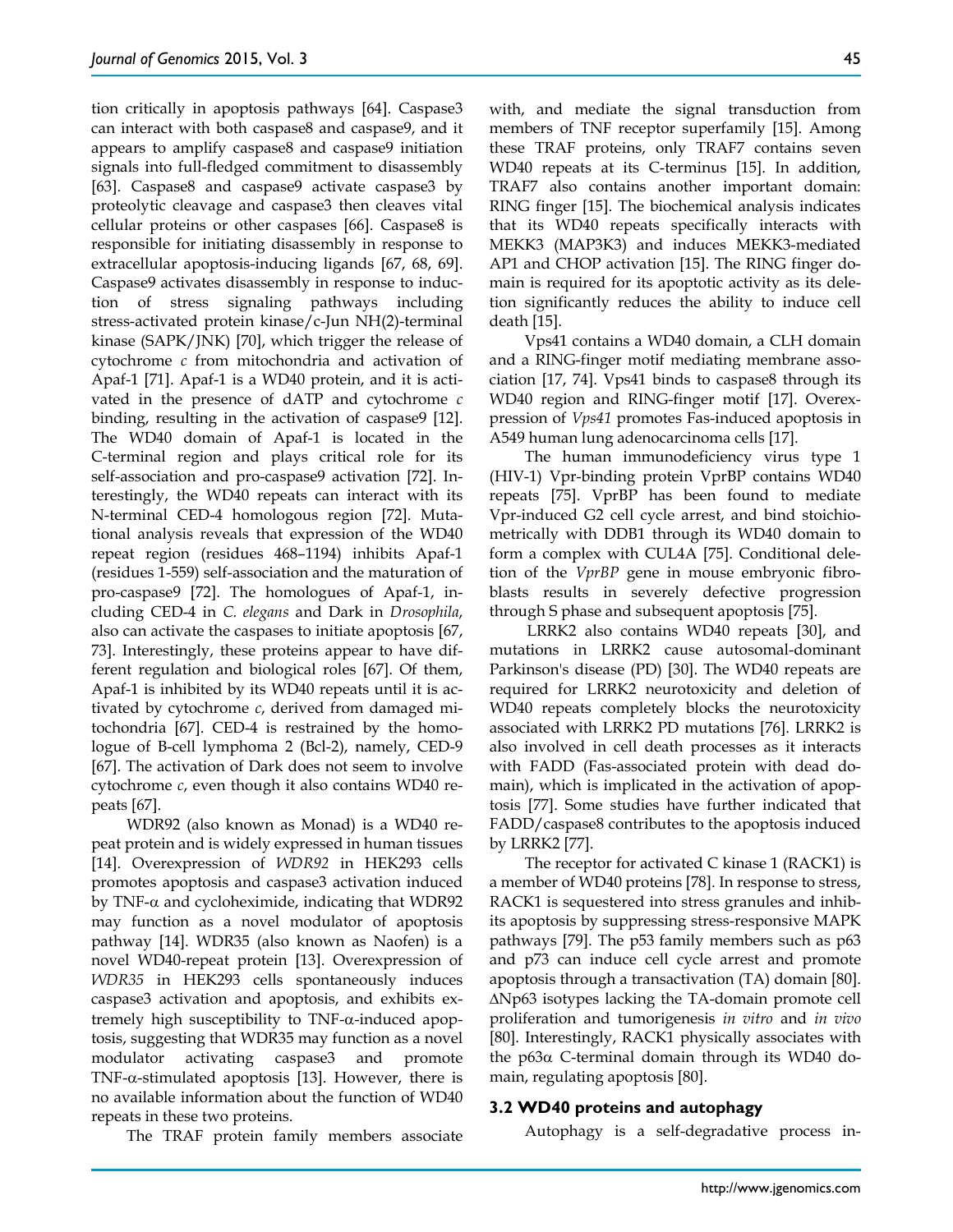volved in many aspects: (1) autophagy is initiated by the ULK1 (unc-51 like autophagy activating kinase 1) complex, which consists of ULK1, Atg13, Atg17 and receives stress signals from mTOR (mammalian target of rapamycin) complex 1 [81, 82]; (2) autophagosome formation is controlled by Beclin-1/Vps34 at membranes in response to stress signaling pathways [83, 84]; (3) Atg5–Atg12 conjugates and interacts with Atg16L, thereby polymerising at the autophagosome [83, 84]; (4) the LC3 (Microtubule-associated protein 1A/1B-light chain 3) system facilitates the transport and maturation of the autophagosome [85]; and (5) autophagosome fuses its external membrane with lysosomes to degrade its cargos (Figure 4) [86].

Atg family proteins are required for autophagosome formation [88]. Among these Atg proteins, Atg18 protein contains a WD40 domain with 7 beta-propellers [89]. Phosphatidylinositol 3-phosphate (PtdIns(3)P), generated by the Vps34 PI(3)K complex, can recruit Atg18 to the preautophagosomal structure (PAS) in yeast and the mammalian Atg18 homologs, WIPI1 (WD repeat domain, phosphoinositide inter-



**Figure 4. The process of autophagy.** The process of macroautophagy consists of three main stages: initiation of the formation of the isolation membrane/phagophore; elongation and completion of the mature autophagosome; and fusion of the autophagosome with the lysosome to form an autolysosome [87]. A variety of WD40 proteins have been identified to involve this process, such as Atg18, EPG-6, WIPI4, AMBRA1, Vps15, ALFY and LYST.

acting 1) and WIPI2, to early autophagic structures [19, 90, 91, 92]. The WD40 domain in Atg18 contains a conserved FRRG motif, which binds to phosphoinositides and promotes Atg18 recruitment to the PAS [18]. In the absence of the FRRG motif, the inability of Atg18 interacting with Atg2 impairs its association with the PAS, causing an autophagy block [18]. The homolog of Atg18 in *C. elegans*, namely, EPG-6, is also a WD40 repeat protein with PtdIns(3)P-binding activity [19]. EPG-6 directly interacts with Atg2 through the sixth WD40 repeat, regulating progression of omegasomes to autophagosomes, and their loss of function causes accumulation of enlarged early autophagic structures [19]. The mammalian EPG-6 homolog, namely, WIPI4, is also essential for progression of omegasomes to autophagosomes in starvation-induced autophagy [19].

AMBRA1 is a WD40 protein that regulates autophagy and development of the nervous system [20]. AMBRA1 can interact with Atg6 and PIK3C3 (phosphatidylinositol 3-kinase, catalytic subunit type 3) [93, 94]. The decreased expression of *AMBRA1* leads to

autophagy impairment and associates with increased cell death [20]. The functional inactivation of AMBRA1 in mouse causes lethality in utero, leading to severe neural tube defects associated with autophagy impairment, accumulation of ubiquitinated proteins, and excessive apoptosis [20, 95]. The core Vps34/PI3K complex consists of Atg6, Vps15 and Vps34 [96]. This complex is critical for recruiting autophagy-related proteins to the preautophagosomal structure and for other vesicular trafficking processes [97]. Vps15 kinase contains WD40 repeats, and is required for both stress-induced and developmentally programmed autophagy in various tissues in *Drosophila melanogaster* [96]. The X-ray crystal structure of the Vps15 WD40 domain reveals a seven-bladed propeller resembling that of typical Gβ subunits [98]. The WD40 domain is sufficient to bind Gpa1 (Guanine nucleotide-binding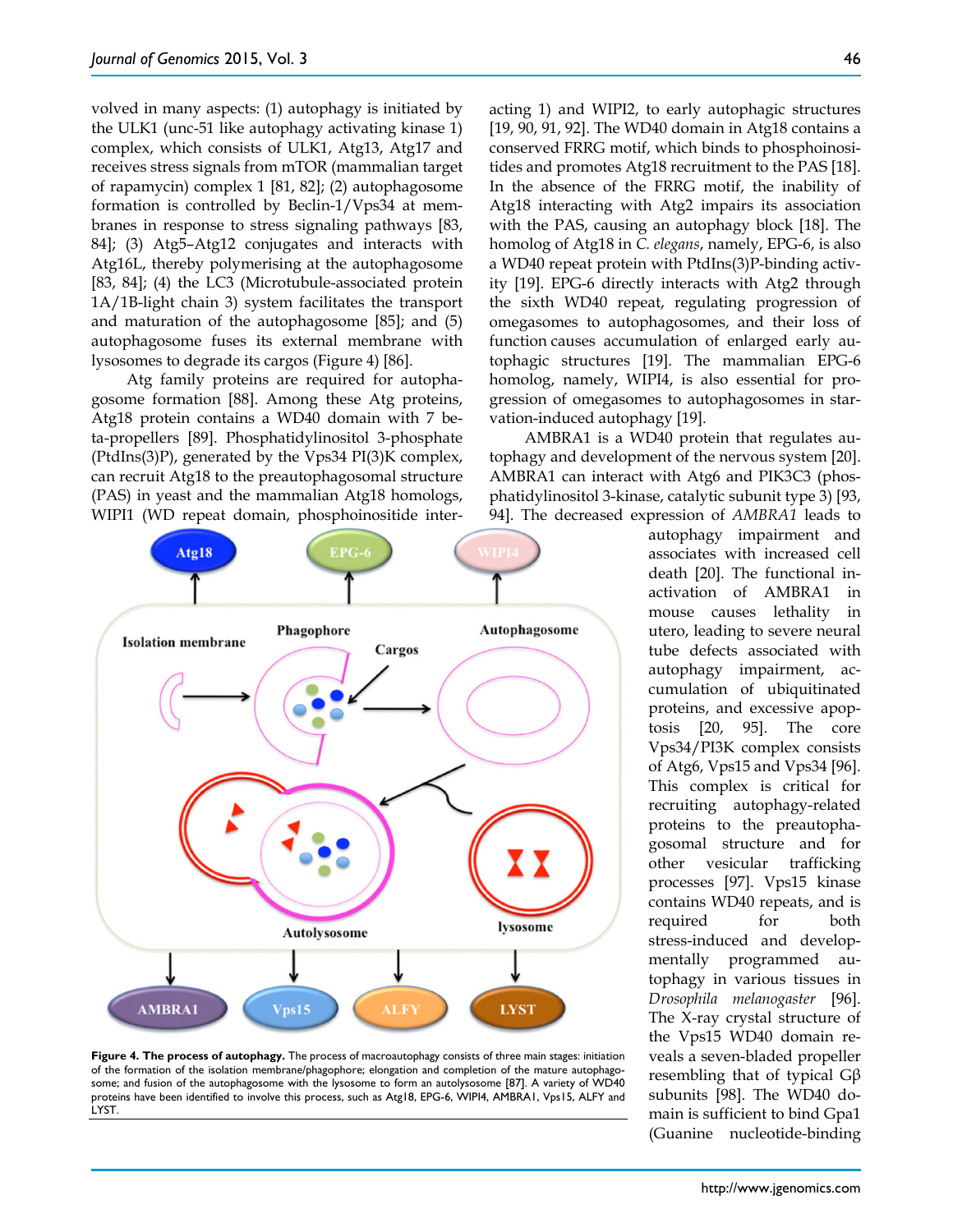protein alpha-1 subunit) and Atg14 [98].

A variety of autophagy proteins contain an LC3‐interacting region (LIR), which is required for their interaction with Atg8 homolog proteins [97]. ALFY (also known as WDFY3) binds selectively to LC3C and the GABARAPs (gamma-aminobutyric acid receptor-associated protein) through a LIR in its WD40 domain [97]. The ALFY‐GABARAP interaction is required for the clearance of certain p62‐bound aggregates by autophagy [97].

Most BEACH (named after 'Beige and Chediak-Higashi') domain-containing proteins (BDCPs) harbor WD40 repeats [99]. Studies indicate that mutations in individual BDCPs result in severe human diseases [99]. The human lysosomal trafficking regulator (LYST) is the most studied BDCP protein in human, which can affect lysosome size and quantity, but not trafficking or degradation through autophagy or endocytosis [100]. However, the homolog of LYST in *Drosophila* exhibits a critical role in the maturation of phagosomes and autophagosomes [101]. LRBA (Lipopolysaccharide-responsive and beige-like anchor protein) is also a WD40 repeat-containing BDCP protein. Mutations of LRBA cause an immune deficiency characterized by defects in B cell activation and autophagy and by susceptibility to apoptosis [102].

## **3.3 WD40 proteins and other types of cell death**

Some other WD40 proteins are also involved in cell death, such as WDR26 and MDV1 (mitochondrial division, also known as Net2). Hydrogen peroxide  $(H<sub>2</sub>O<sub>2</sub>)$  can induce cell death and significantly up-regulate the expression of *WDR26* [103], and *WDR26* overexpression in turn strongly suppressed  $H_2O_2$ -induced cell death [103]. MDV1 is a multi-domain protein containing three major regions: an N-terminal unknown structure, a central coiled-coil (C-C) domain, and a C-terminal WD40 domain [104]. Studies indicate that the MDV1 interacts with Dnm1 (dynamin-related GTPase) through WD40 domain, and interact with Fis1 (Mitochondria fission 1 protein) via N-terminal region [104]. The MDV1-Dnm1-Fis1 complex has been demonstrated to regulate programmed cell death in the mitochondria in budding yeast *Saccharomyces cerevisiae* [104].

# **4. WD40 proteins and cell cycle control**

Coordinated progression through the cell cycle is critical for eukaryotic cells [105]. Eukaryotic cell cycle progression is mainly controlled by a family of protein kinases known as cyclin-dependent kinases (CDKs), which consist of an activating cyclin subunit and a catalytic subunit CDK [39, 106]. The CDKs activities are controlled by the availability of their cyclin partners and the expression of specific CDK inhibitors (CDKIs) [103]. Interestingly, WD40 proteins have emerged as crucial regulators of cell cycle progression via interacting with other proteins.

Cell cycle progression is tightly controlled by UPS, as cyclin expression levels are executed via UPS and CDKIs are targeted for degradation by the UPS-mediated ubiquitination [107]. Two ubiquitin ligases, namely, SKP1–CUL1–F-box-protein (SCF) complex and anaphase-promoting complex/cyclosome (APC/C), specifically function in the ubiquitination of many of these CDKs and CDKIs [107]. SCF can control the transition of G1/S, and two key targets of SCF, cyclin E and the CDKI  $p27<sup>Kip1</sup>$ , are controlled by CUL4-DDB1 [49, 108]. In addition, several F-box proteins with WD40 repeats, such as FBXW1 (also known as β-TRCP), FBXW5, FBXW7 and FBXW8, can bind DDB1 through WD40 repeats *in vitro* in respond to DNA damage, repair and cell cycle progression [22]. FBXW1 plays important roles in regulating cell cycle checkpoints [109]. In response to genotoxic stress, it contributes to turn off CDK1 activity by mediating the degradation of CDC25A in collaboration with Chk1 [109, 110], thereby preventing cell cycle progression before the completion of DNA repair [109, 110]. FBXW5 is a cell cycle-regulated protein with expression levels peaking at the G1/S transition [111]. FBXW5 levels are controlled by the anaphase-promoting (APC/C) complex, which targets FBXW5 for degradation during mitosis and G1, thereby helping to reset the centrosome duplication machinery [111]. FBXW7 protein is a well-established tumor suppressor and responsible for substrate recognition in an SCF ubiquitin ligase complex [24, 28]. The WD40 repeats in FBXW7 is essential for binding substrates such as cyclin E, Myc (myelocytomatosis oncogene), JUN (jun proto-oncogene) and Notch [24]. FBXW8 plays an essential role in cancer cell proliferation through proteolysis of cyclin D1, but it remains unclear whether FBXW8 is necessary for cell cycle progression in normal cells [25]. The CRL4AL2DTL E3 ligase also interacts with and targets the tumor suppressor protein p53, mediating cell cycle arrest or apoptosis in response to genotoxic stress [112].

CDC20 is a WD40 protein, which is an essential cell-cycle regulator required for the completion of mitosis in organisms from yeast to mammals [26]. In mitosis, CDC20 binds to and activates the ubiquitin ligase activity of APC/C and enables the ubiquitination and degradation of securin and cyclin B [20].  $APC/C<sub>CDC20</sub>$  contributes to the proteolysis of securin, triggering chromosomal separation at anaphase [107]. The structure of WD40 domain in CDC20 indicates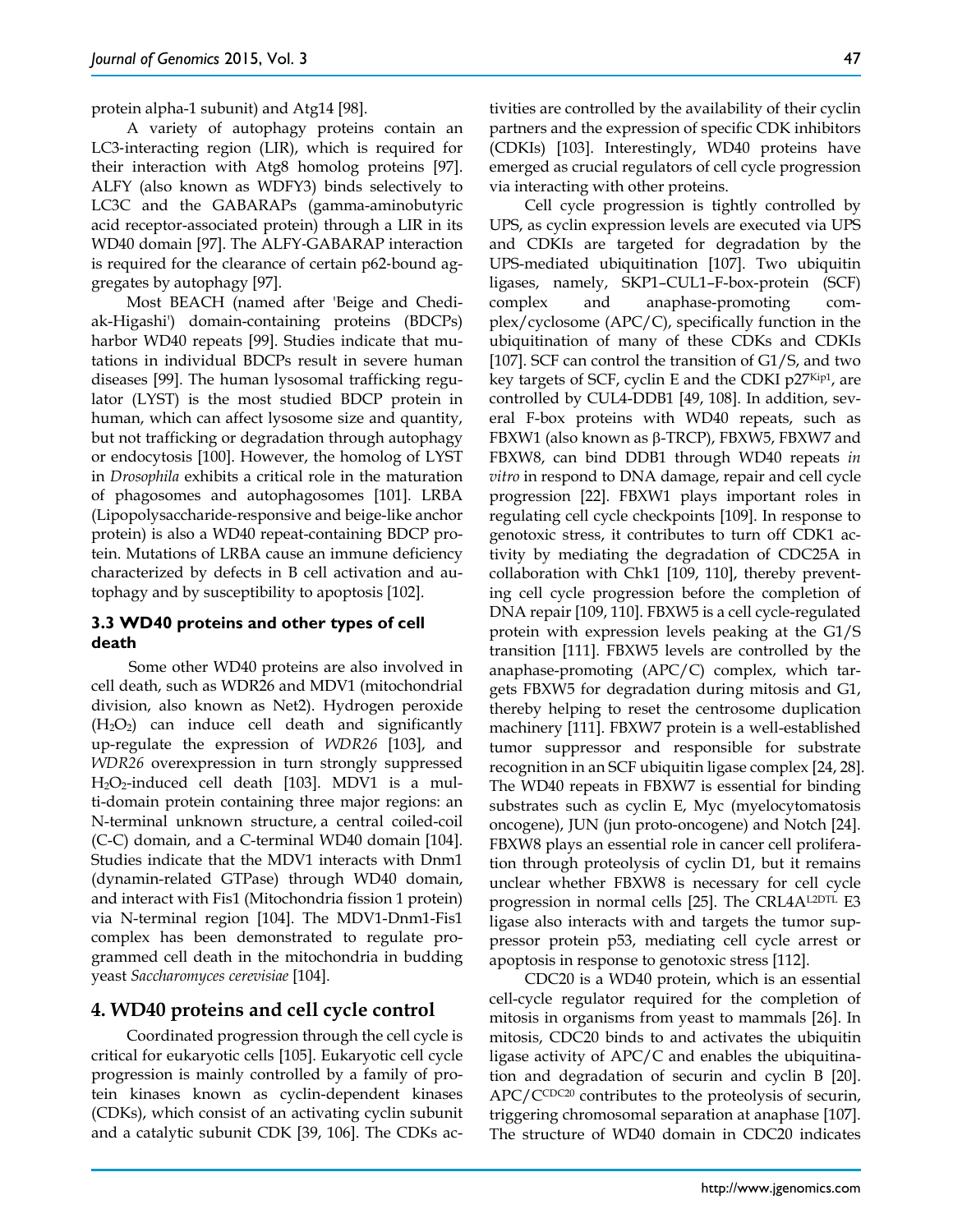that it folds into a seven-bladed β-propeller and has an ideal architecture for multiple protein-protein interactions [113]. Thus, CDC20 appears to bridge the interactions between APC/C and its substrates through WD40 repeats [113].

In budding yeast *Saccharomyces cerevisiae*, Sic1 encodes a cyclin-dependent kinase inhibitor that regulates the cell cycle at the G1 to S transition by inhibiting the activity of the CDC28 [114]. The phosphorylated Sic1 binds to a WD40 protein, namely, CDC4 (also known as FBXW7 in mammals), which is the substrate recognition subunit of the SCFCDC4 E3 ligase [115]. Versions of Sic1 that lack multiple CDK phosphorylation sites fail to bind CDC4, are stabilized *in vivo*, and cause cell cycle arrest [116, 117]. Sic1 binds to the WD40 domain of CDC4 when a nominal set of six of the nine CDK consensus sites is phosphorylated, terming CDC4 phosphodegron (CPDs) [118]. The human CDC4 ortholog FBXW7 shares similar phosphodegron to that of CDC4, with the exception of an additional phosphorylated residue at the *P* + 4 position [119, 120].

## **5. Conclusion**

Genome integrity and cell cycle progression are tightly regulated by a variety of pathways that mainly involve DNA repair and recombination, apoptosis, autophagy and cell cycle checkpoints. Numerous WD40 proteins participate in these processes through the following mechanisms: (1) function as substrate receptors of CRL4 E3 ligases to target different substrates selectively [1]; (2) utilization of insertion motifs and inter-blade binding grooves of WD40 domains in ligand binding [1]; and (3) recognition of post-translational modification marks [1]. Considering the critical roles of WD40 proteins in genome stability and cell cycle progression, it is clear that there is much more work to be investigated about the E3 ligase substrates and WD40 interaction proteins specifically responding to DNA damage and repair, apoptosis, autophagy and cell cycle progression in the future.

# **Acknowledgments**

We apologize to all authors whose contributions were not cited due to space limitations. We would like to express our gratitude to Dr. Jianbin Wang for critically reading the manuscript and for facilitating discussions.

#### **Compliance with Ethics Guidelines**

This article does not contain any studies with human or animal as subjects performed by the author.

## **Competing Interests**

The authors have declared that no competing interest exists.

### **References**

- 1. Xu C, Min J. Structure and function of WD40 domain proteins. Protein Cell. 2011; 2: 202-14.
- 2. Letunic I, Doerks T, Bork P. SMART: recent updates, new developments and status in 2015. Nucleic Acids Res. 2014; doi: 10.1093/nar/gku949.
- 3. Ouyang Y, Huang X, Lu Z, Yao J. Genomic survey, expression profile and co-expression network analysis of OsWD40 family in rice. BMC Genomics. 2012; 13: 100.
- 4. van Nocker S, Ludwig P. The WD-repeat protein superfamily in Arabidopsis: conservation and divergence in structure and function. BMC Genomics. 2003; 4: 50.
- 5. Suganuma T, Pattenden SG, Workman JL. Diverse functions of WD40 repeat proteins in histone recognition. Genes Dev. 2008; 22: 1265-8.
- 6. Mishra AK, Puranik S, Bahadur RP, Prasad M. The DNA-binding activity of an AP2 protein is involved in transcriptional regulation of a stress-responsive gene, SiWD40, in foxtail millet. Genomics. 2012; 100: 252-63.
- 7. Jin J, Arias EE, Chen J, et al. A family of diverse Cul4-Ddb1-interacting proteins includes Cdt2, which is required for S phase destruction of the replication factor Cdt1. Mol Cell. 2006; 23: 709-21.
- 8. Zhang C, Guo H, Zhang J, et al. Arabidopsis cockayne syndrome A-like proteins 1A and 1B form a complex with CULLIN4 and damage DNA binding protein 1A and regulate the response to UV irradiation. Plant Cell. 2010; 22: 2353-69.
- 9. Lee J, Zhou P. DCAFs, the missing link of the CUL4-DDB1 ubiquitin ligase. Mol Cell. 2007; 26: 775-80.
- 10. Havens CG, Walter JC. Mechanism of CRL4(Cdt2), a PCNA-dependent E3 ubiquitin ligase. Genes & development. 2011; 25: 1568-82.
- 11. Higa LA, Wu M, Ye T, et al. CUL4-DDB1 ubiquitin ligase interacts with multiple WD40-repeat proteins and regulates histone methylation. Nat Cell Biol. 2006; 8: 1277-83.
- 12. Li P, Nijhawan D, Budihardjo I, et al. Cytochrome c and dATP-dependent formation of Apaf-1/caspase-9 complex initiates an apoptotic protease cascade. Cell. 1997; 91: 479-89.
- 13. Feng GG, Li C, Huang L, et al. Naofen, a novel WD40-repeat protein, mediates spontaneous and tumor necrosis factor-induced apoptosis. Biochem Biophys Res Commun. 2010; 394: 153-7.
- 14. Saeki M, Irie Y, Ni L, et al. Monad, a WD40 repeat protein, promotes apoptosis induced by TNF-alpha. Biochem Biophys Res Commun. 2006; 342: 568-72.
- 15. Xu LG, Li LY, Shu HB. TRAF7 potentiates MEKK3-induced AP1 and CHOP activation and induces apoptosis. J Biol Chem. 2004; 279: 17278-82.
- 16. Ho CC, Rideout HJ, Ribe E, et al. The Parkinson disease protein leucine-rich repeat kinase 2 transduces death signals via Fas-associated protein with death domain and caspase-8 in a cellular model of neurodegeneration. J Neurosci. 2009; 29: 1011-6.
- 17. Wang L, Pan X, He L, et al. Vps41, a protein involved in lysosomal trafficking, interacts with caspase-8. Acta Biochim Pol. 2013; 60: 37-42.
- 18. Rieter E, Vinke F, Bakula D, et al. Atg18 function in autophagy is regulated by specific sites within its beta-propeller. J Cell Sci. 2013; 126: 593-604.
- 19. Lu Q, Yang P, Huang X, et al. The WD40 repeat PtdIns(3)P-binding protein EPG-6 regulates progression of omegasomes to autophagosomes. Dev Cell. 2011; 21: 343-57.
- 20. Fimia GM, Stoykova A, Romagnoli A, et al. Ambra1 regulates autophagy and development of the nervous system. Nature. 2007; 447: 1121-5.
- 21. Lystad AH, Ichimura Y, Takagi K, et al. Structural determinants in GABARAP required for the selective binding and recruitment of ALFY to LC3B-positive structures. EMBO Rep. 2014; 15: 557-65.
- 22. He YJ, McCall CM, Hu J, et al. DDB1 functions as a linker to recruit receptor WD40 proteins to CUL4-ROC1 ubiquitin ligases. Genes Dev. 2006; 20: 2949-54.
- 23. Puklowski A, Homsi Y, Keller D, et al. The SCF-FBXW5 E3-ubiquitin ligase is regulated by PLK4 and targets HsSAS-6 to control centrosome duplication. Nat Cell Biol. 2011; 13: 1004-9.
- 24. Takeishi S, Nakayama KI. Role of Fbxw7 in the maintenance of normal stem cells and cancer-initiating cells. Br J Cancer. 2014; 111: 1054-9.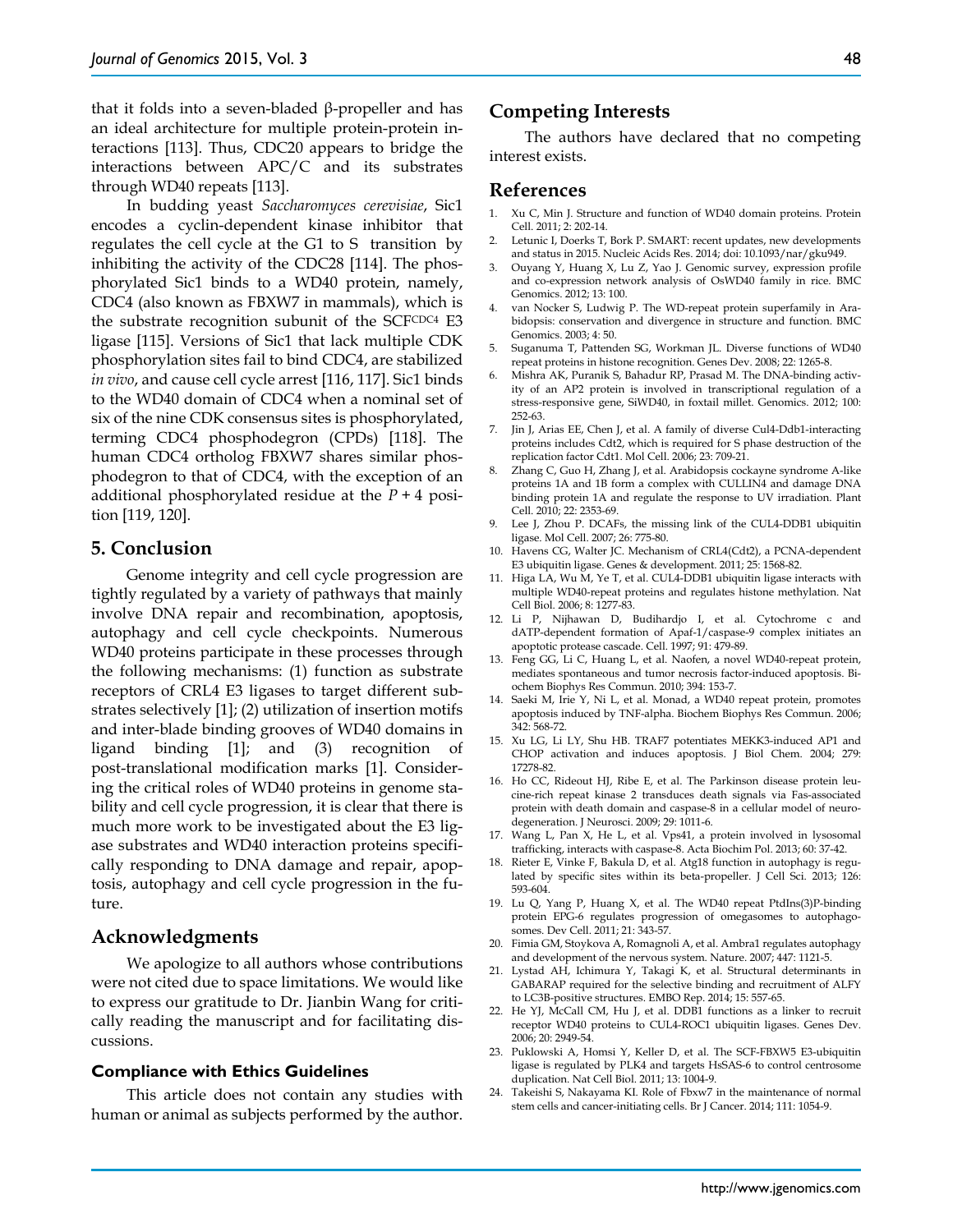- 25. Okabe H, Lee SH, Phuchareon J, et al. A critical role for FBXW8 and MAPK in cyclin D1 degradation and cancer cell proliferation. PLoS One. 2006; 1: e128.
- 26. Yu H. Cdc20: a WD40 activator for a cell cycle degradation machine. Mol Cell. 2007; 27: 3-16.
- 27. Henning KA, Li L, Iyer N, et al. The Cockayne syndrome group A gene encodes a WD repeat protein that interacts with CSB protein and a subunit of RNA polymerase II TFIIH. Cell. 1995; 82: 555-64.
- 28. Wang Z, Liu P, Inuzuka H, Wei W. Roles of F-box proteins in cancer. Nat Rev Cancer. 2014; 14: 233-47.
- 29. Vallee RB, Tsai JW. The cellular roles of the lissencephaly gene LIS1, and what they tell us about brain development. Genes Dev. 2006; 20: 1384-93.
- 30. Zimprich A, Biskup S, Leitner P, et al. Mutations in LRRK2 cause autosomal-dominant parkinsonism with pleomorphic pathology. Neuron. 2004; 44: 601-7.
- 31. Jackson SP, Durocher D. Regulation of DNA damage responses by ubiquitin and SUMO. Mol Cell. 2013; 49: 795-807.
- Rastogi RP, et al. Molecular mechanisms of ultraviolet radiation-induced DNA damage and repair. J Nucleic Acids. 2010; 2010: 592980.
- 33. Davis AJ, Chen DJ. DNA double strand break repair via non-homologous end-joining. Transl Cancer Res. 2013; 2: 130-43.
- 34. D'Errico M, Teson M, Calcagnile A, et al. Apoptosis and efficient repair of DNA damage protect human keratinocytes against UVB. Cell Death Differ. 2003; 10: 754-56.
- 35. Sato K, Sundaramoorthy E, Rajendra E, et al. A DNA-damage selective role for BRCA1 E3 ligase in claspin ubiquitylation, CHK1 activation, and DNA repair. Curr Biol. 2012; 22: 1659-66.
- 36. Lecker SH, Goldberg AL, Mitch WE. Protein degradation by the ubiquitin-proteasome pathway in normal and disease states. J Am Soc Nephrol. 2006; 17: 1807-19.
- 37. Wei D, Sun Y. Small RING Finger Proteins RBX1 and RBX2 of SCF E3 Ubiquitin Ligases: The Role in Cancer and as Cancer Targets. Genes & cancer*.* 2010;: 700-7.
- 38. Zhao Y, Sun Y. Cullin-RING Ligases as attractive anti-cancer targets. Current pharmaceutical design. 2013; 19: 3215-25.
- 39. Higa LA, Zhang H. Stealing the spotlight: CUL4-DDB1 ubiquitin ligase docks WD40-repeat proteins to destroy. Cell Div. 2007; 2: 5.
- 40. Bertola DR, Cao H, Albano LM, et al. Cockayne syndrome type A: novel mutations in eight typical patients. J Hum Genet. 2006; 51: 701-5.
- 41. Hoeijmakers JH. DNA damage, aging, and cancer. N Engl J Med. 2009; 361: 1475-85.
- 42. Laugel V, Dalloz C, Durand M, et al. Mutation update for the CSB/ERCC6 and CSA/ERCC8 genes involved in Cockayne syndrome. Hum Mutat. 2010; 31: 113-26.
- 43. Groisman R, Kuraoka I, Chevallier O, et al. CSA-dependent degradation of CSB by the ubiquitin-proteasome pathway establishes a link between complementation factors of the Cockayne syndrome. Genes & development. 2006; 20: 1429-34.
- 44. Scrima A, Konickova R, Czyzewski BK, et al. Structural basis of UV DNA-damage recognition by the DDB1-DDB2 complex. Cell. 2008; 135: 1213-23.
- 45. Hannah J, Zhou P. Regulation of DNA damage response pathways by the cullin-RING ubiquitin ligases. DNA Repair (Amst). 2009; 8: 536-43.
- 46. Fei J, Kaczmarek N, Luch A, et al. Regulation of nucleotide excision repair by UV-DDB: prioritization of damage recognition to internucleosomal DNA. PLoS Biol. 2011; 9: e1001183.
- 47. Fischer ES, Scrima A, Bohm K, et al. The molecular basis of CRL4DDB2/CSA ubiquitin ligase architecture, targeting, and activation. Cell. 2011; 147: 1024-39.
- 48. Zhang L, Lubin A, Chen H, et al. The deubiquitinating protein USP24 interacts with DDB2 and regulates DDB2 stability. Cell cycle. 2012; 11: 4378-84.
- 49. Higa LA, Yang X, Zheng J, et al. Involvement of CUL4 ubiquitin E3 ligases in regulating CDK inhibitors Dacapo/p27Kip1 and cyclin E degradation. Cell Cycle. 2006; 5: 71-7.
- 50. Trievel RC, Shilatifard A. WDR5, a complexed protein. Nature structural & molecular biology. 2009; 16: 678-80.
- 51. Foucher I, Montesinos ML, Volovitch M, et al. Joint regulation of the MAP1B promoter by HNF3beta/Foxa2 and Engrailed is the result of a highly conserved mechanism for direct interaction of homeoproteins and Fox transcription factors. Development. 2003; 130: 1867-76.
- 52. Anastas JN, Moon RT. WNT signalling pathways as therapeutic targets in cancer. Nature reviews Cancer. 2013; 13: 11-26.
- 53. Daniels DL, Weis WI. Beta-catenin directly displaces Groucho/TLE repressors from Tcf/Lef in Wnt-mediated transcription activation. Nature structural & molecular biology. 2005; 12: 364-371.
- 54. Olivero M, Dettori D, Arena S, et al. The stress phenotype makes cancer cells addicted to CDT2, a substrate receptor of the CRL4 ubiquitin ligase. Oncotarget. 2014; 5: 5992-6002.
- 55. Montgomery ND, Yee D, Montgomery SA, Magnuson T. Molecular and functional mapping of EED motifs required for PRC2-dependent histone methylation. Journal of molecular biology. 2007; 374: 1145-57.
- 56. Yan S, Willis J. WD40-repeat protein WDR18 collaborates with TopBP1 to facilitate DNA damage checkpoint signaling. Biochem Biophys Res Commun. 2013; 431: 466-71.
- 57. Waring P, Mullbacher A. Cell death induced by the Fas/Fas ligand pathway and its role in pathology. Immunol Cell Biol. 1999; 77: 312-7.
- 58. Mak TW, Yeh WC. Signaling for survival and apoptosis in the immune system. Arthritis Res. 2002; 4: 243-52.
- 59. Wu Y, Zhou BP. TNF-alpha/NF-kappaB/Snail pathway in cancer cell migration and invasion. Br J Cancer. 2010; 102: 639-44.
- 60. Kalamida D, Karagounis IV, Giatromanolaki A, Koukourakis MI. Important role of autophagy in endothelial cell response to ionizing radiation. PLoS One. 2014; 9: e102408.
- 61. Papackova Z, Cahova M. Important role of autophagy in regulation of metabolic processes in health, disease and aging. Physiol Res. 2014; 63: 409-20.
- 62. Kaushik S, Massey AC, Mizushima N, Cuervo AM. Constitutive activation of chaperone-mediated autophagy in cells with impaired macroautophagy. Mol Biol Cell. 2008; 19: 2179-92.
- 63. Mallat Z, Tedgui A. Apoptosis in the vasculature: mechanisms and functional importance. Br J Pharmacol. 2000; 130: 947-62.
- 64. Yu FS, Yu CS, Chen JC, et al. Tetrandrine induces apoptosis Via caspase-8, -9, and -3 and poly (ADP ribose) polymerase dependent pathways and autophagy through beclin-1/ LC3-I, II signaling pathways in human oral cancer HSC-3 cells. Environ Toxicol. 2014. doi:10.1002/tox.22053.
- 65. McIlwain DR, Berger T, Mak TW. Caspase functions in cell death and disease. Cold Spring Harb Perspect Biol. 2013; 5: a008656.
- 66. Parrish AB, Freel CD, Kornbluth S. Cellular mechanisms controlling caspase activation and function. Cold Spring Harb Perspect Biol. 2013; 5.
- 67. Adams JM, Cory S. Apoptosomes: engines for caspase activation. Curr Opin Cell Biol. 2002; 14: 715-20.
- 68. Elmore S. Apoptosis: a review of programmed cell death. Toxicol Pathol. 2007; 35: 495-516.
- 69. Ouyang L, Shi Z, Zhao S, et al. Programmed cell death pathways in cancer: a review of apoptosis, autophagy and programmed necrosis. Cell Prolif. 2012; 45: 487-98.
- 70. Panaretakis T, Laane E, Pokrovskaja K, et al. Doxorubicin requires the sequential activation of caspase-2, protein kinase Cdelta, and c-Jun NH2-terminal kinase to induce apoptosis. Mol Biol Cell. 2005; 16: 3821-31.
- 71. Martinou JC, Desagher S, Antonsson B. Cytochrome c release from mitochondria: all or nothing. Nat Cell Biol. 2000; 2: E41-3.
- 72. Hu Y, Ding L, Spencer DM, Nunez G. WD-40 repeat region regulates Apaf-1 self-association and procaspase-9 activation. J Biol Chem. 1998; 273: 33489-94.
- 73. Kornbluth S, White K. Apoptosis in Drosophila: neither fish nor fowl (nor man, nor worm). J Cell Sci. 2005; 118: 1779-87.
- 74. Ruan Q, Harrington AJ, Caldwell KA, et al. VPS41, a protein involved in lysosomal trafficking, is protective in Caenorhabditis elegans and mammalian cellular models of Parkinson's disease. Neurobiol Dis. 2010; 37: 330-8.
- 75. McCall CM, Miliani de Marval PL, et al. Human immunodeficiency virus type 1 Vpr-binding protein VprBP, a WD40 protein associated with the DDB1-CUL4 E3 ubiquitin ligase, is essential for DNA replication and embryonic development. Mol Cell Biol. 2008; 28: 5621-33.
- 76. Jorgensen ND, Peng Y, Ho CC, et al. The WD40 domain is required for LRRK2 neurotoxicity. PLoS One. 2009; 4: e8463.
- 77. Ho CC, Rideout HJ, Ribe E, et al. The Parkinson disease protein leucine-rich repeat kinase 2 transduces death signals via Fas-associated protein with death domain and caspase-8 in a cellular model of neurodegeneration. J Neurosci. 2009; 29: 1011-6.
- 78. Adams DR, Ron D, Kiely PA. RACK1, A multifaceted scaffolding protein: Structure and function. Cell Commun Signal. 2011; 9: 22.
- 79. Arimoto K, Fukuda H, Imajoh-Ohmi S, et al. Formation of stress granules inhibits apoptosis by suppressing stress-responsive MAPK pathways. Nat Cell Biol. 2008; 10: 1324-32.
- 80. Fomenkov A, Zangen R, Huang YP, et al. RACK1 and stratifin target DeltaNp63alpha for a proteasome degradation in head and neck squamous cell carcinoma cells upon DNA damage. Cell Cycle. 2004; 3: 1285-95.